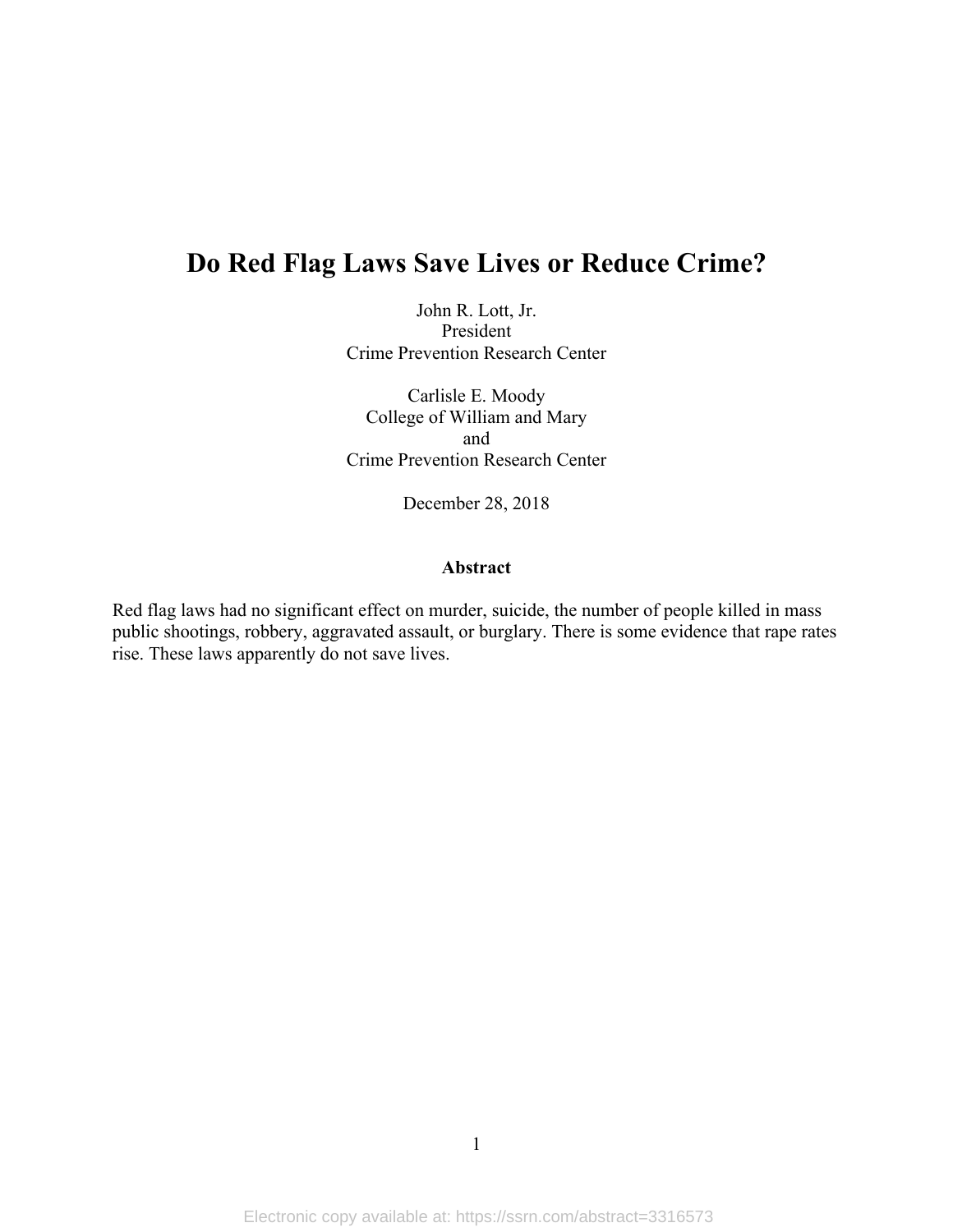#### **I. Introduction**

By the end of 2018, thirteen states have passed Red Flag or Extreme Risk Protection Order (ERPO) laws which allow police or family members or those living in the same residence to file a petition for a court order temporarily seizing the firearms of persons accused to be a danger to themselves or others (Devos et al., 2018). Using the most recent data, we investigate the effect of Red Flag laws on murder, suicide, and deaths due to multiple victim public shootings. We use murder rather than firearm homicide and suicide rather than firearm suicide because there may be substitution and homicide includes justified homicides and homicides committed in the line of duty by police officers. Four of these states implemented this policy before the end of 2017: California (2016), Connecticut (1999), Indiana (2005), and Washington (2016). We will study these laws being in effect for a combined total of 36 years.

The basic idea is that some individuals who pose a danger to themselves and others and that danger is magnified by the presence of firearms. Therefore, any policy that can effectively remove the firearms, if only temporarily, from such individuals could save lives either through the reduction of homicide or by making the completion of a suicide attempt more difficult. However, it is possible that these laws could increase homicide or suicide. In the absence of a Red Flag law, a person contemplating homicide or suicide might speak to a family member and, as a result, be dissuaded from that course of action. If the same person is aware of the existence of a Red Flag law, then he or she may well not approach a family member or anyone else who might initiate an ERPO. The result could be that such individuals go on to kill themselves or others.

These laws are not specifically limited to people who are mentally ill, as there are already options to commit those posing a danger to themselves or others. No specific guidelines for identifying people are given, ERPO are meant to let people determine on their own whether someone is dangerous. Discussions before the Uniform State Law Commission indicate that those making these decisions rely on a variety of factors in predicting future behavior, such as a history of violent behavior, gender, and age. So while there are already laws that ban felons or those with some types of misdemeanors from owning guns, ERPOs allow people to take into account arrests that didn't result in a conviction or simply complaints.

While mass public shootings have served as the instigation for ERPO laws, this is the first panel analysis that looks at death rates from mass public shootings and suicides or changes in violent crime rates, including murder.

## **II. Results**

The basic model is a fixed effects regression model for all 50 states and DC from 1970 to 2017 in which the natural log of the murder and suicide rates and the number of people killed in mass public shootings are the dependent variables (suicide is available only up to 2016, mass shootings are available from 1977). We use a standard difference-in-differences dummy variable

2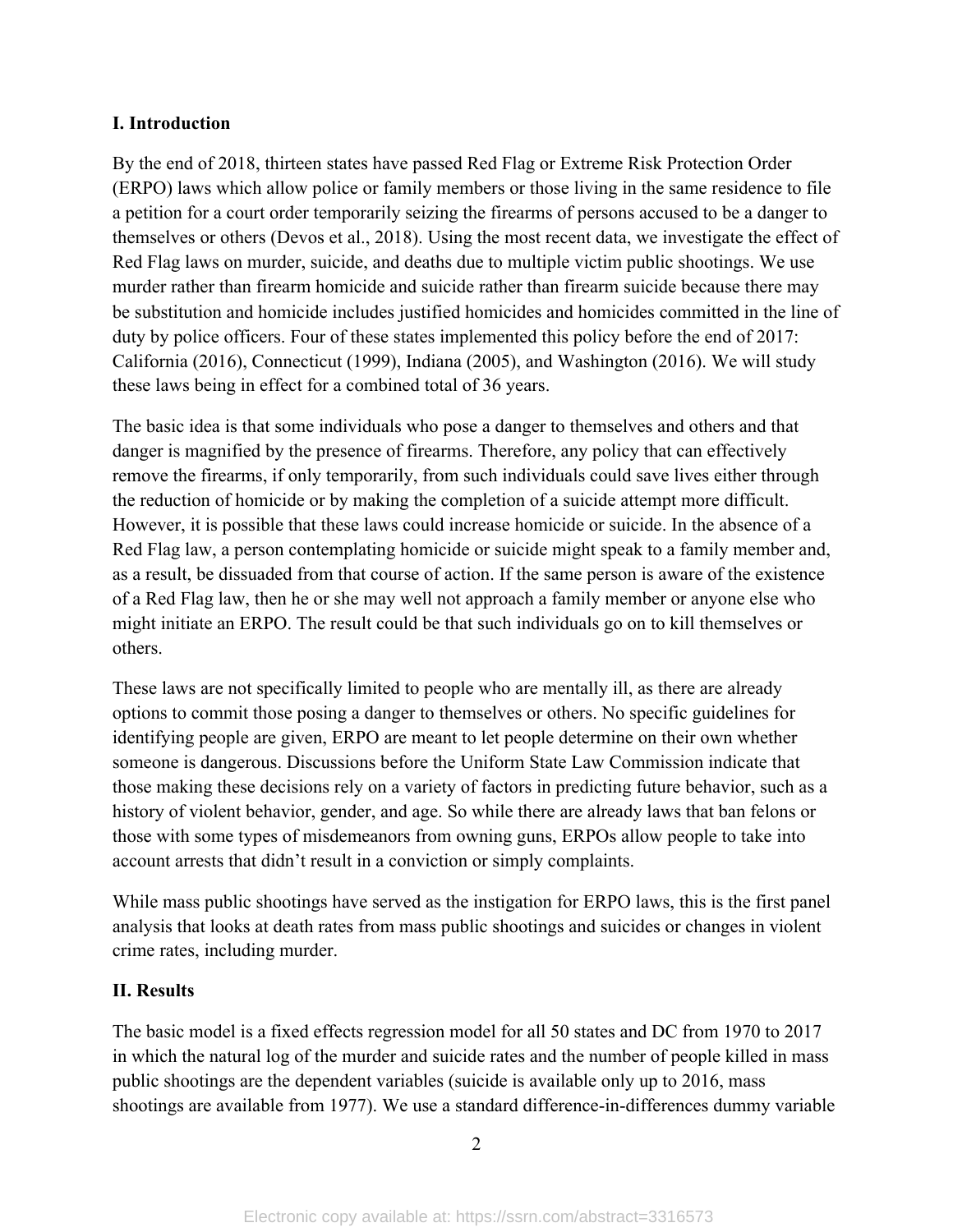model as well as a spline model and a combination dummy-spline "hybrid" model to determine the effects of the Red Flag law.

Following the specifications used in Moody and Marvell (2010), in addition to lagged endogenous variables, the initial specifications also included: Population density, Crack epidemic measure, Arrest rate for violent crime, Prison population per capita, lagged Executions, Truth in sentencing, Real income per capita, Poverty rate, Unemployment rate, Total employment, Military employment per capita, Construction employment per capita, and demographics (percent of the population that is black and age distribution by five year age intervals from 15 to 64 and those 65 and older). The gun control laws accounted for: Three strikes, Right to carry, Castle doctrine, Stand your ground, Use a gun go to jail, Waiting period, Background check, private sale Background check, Safe storage law, Juvenile gun ban, One gun per month, and Saturday night special bans.

We use a general-to-specific modeling approach (Moody and Marvell 2010), where we dropped all variables with t-ratios less than one in absolute value and then subjected them to an F-test for joint significance. In all cases, the tests we did were not significant at the .05 level, indicating that we were justified in our model reductions. The full estimates with all the variables produced even less significant results for the Red Flag laws. We report the results of the expanded models, all the estimated control variables, all the other specifications discussed below that are not reported in the tables, as well as provide the data in the robustness section of the online appendix (https://tinyurl.com/y6vnljwt).

The results with respect to the murder rate are presented in Table 1A. The coefficients, standard errors and t-ratios are conventional, but the p-values for the policy variables are generated by a placebo law exercise, the need for which is due to the small number of policy changes. Since there are only four states that have adopted Red Flag laws in our sample period, the standard errors are underestimated (Conley and Tabor 2011). In our placebo law exercise we replace the four "treated" states with randomly chosen states with imaginary placebo laws for the same years as the laws in the treated states. We then re-estimate the model. We repeat this 1000 times to generate distributions of outcomes centered on zero, the true value of the coefficients on the policy variables for those states that did not adopt a Red Flag law. From these distributions (for which we know that the null hypothesis of no effect is true) we can find the number of times the placebo laws generated t-ratios greater, in absolute value, than the t-ratios generated by the actual treated states. These are divided by 1000 to generate the p-values.

Perusal of Table 1 reveals that, despite the apparently significant t-statistics, the laws have had no significant effect on either murder at the .05 significance level based on the placebo law pvalues. In fact, none of the policy variables are significant at the  $10$  level.<sup>1</sup> In addition, if

<sup>&</sup>lt;sup>1</sup> The p-values for the policy variables are as follows: hybrid model, dummy .245, spline .212; dummy only .178; spline only .132.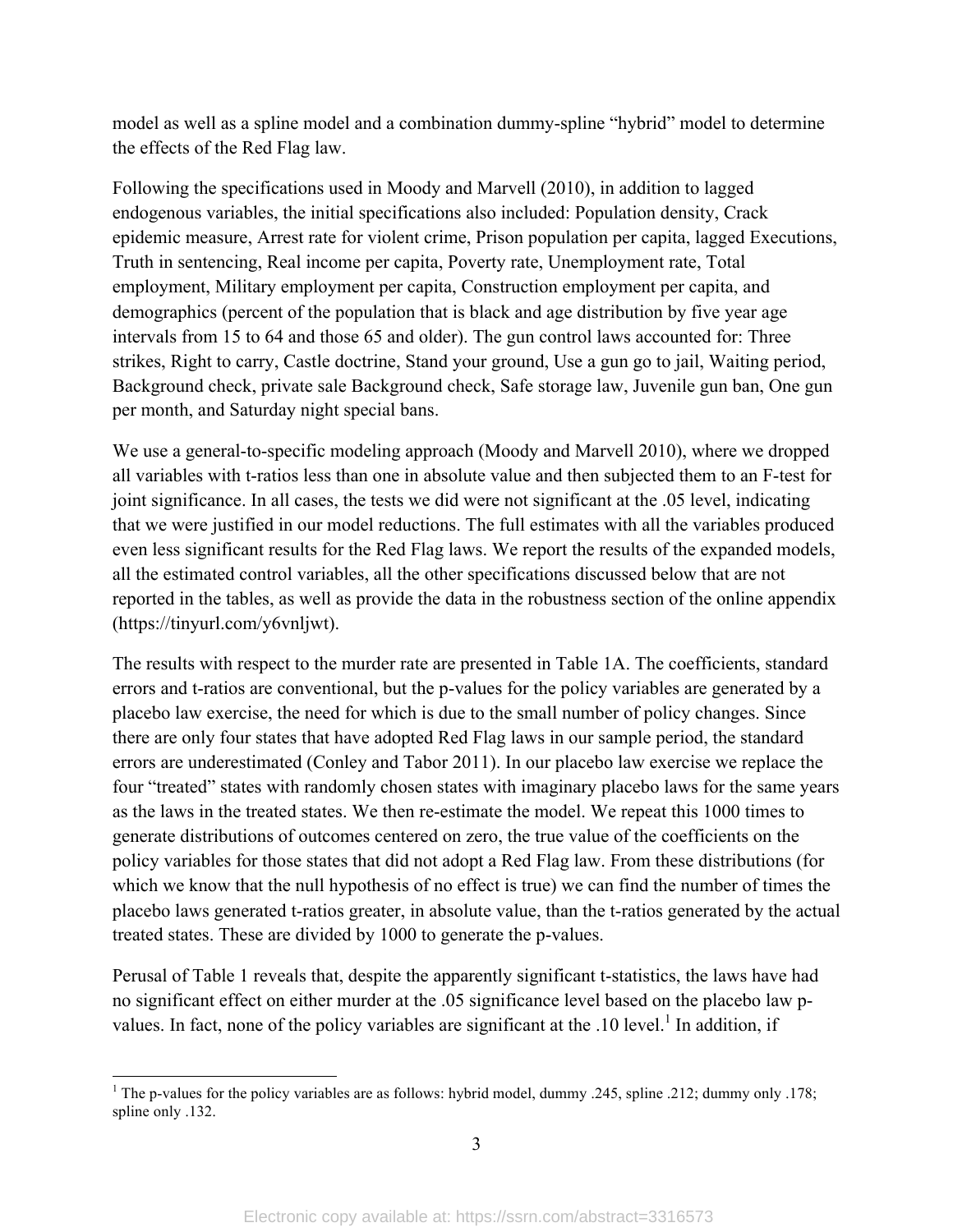individual state trends are excluded, the results are not statistically significant at even the traditional levels.

The corresponding results for suicide are presented in Table 1B. Again, the apparently significant policy variables turn out to be insignificant when using the placebo law p-values.<sup>2</sup> The coefficients are also economically very small. In the first specification, a Red Flag law initially increases the suicide rate by 0.02 percent, and that effect is reduced to zero by the fourth year that it is in effect.

The results with respect to deaths due to mass public shootings are shown in Table 2. We follow the traditional FBI definition that was used for 30 years until 2013 of four or more people killed in a public place that did not involve some other crime such as gang fights or robberies. Since the dependent variable is the number of people killed, we used the fixed effects negative binomial model. We followed the same general to specific modeling approach used in the first two tables. Since the policy variables are not significant in these results, we do not need to use placebo law p-values. The results are consistent with those of murder and suicide, the coefficients on the policy variables are not significantly different from zero. The coefficients imply a small initial increase in deaths from mass public shootings of between 0.1 and 0.2 per year.

Finally, Table 3 investigates the impact of ERPO laws on other crime rates using specifications that correspond to those shown in Table 1, and with the exception of one specification showing an increase in rape rates (specification 2), none of the coefficients are statistically significant at the .05 level. At the .10 level, the first specification also shows an increase in rape rates. In both cases, the results imply about a four percent increase in rape rates.

We conducted a number of robustness checks. Connecticut increased the number of gun seizures tenfold in 2007 from 10 to 100 in 2007 and over 700 by 2013 (Swanson et al. 2016, p.8). Consequently, we re-estimated the models using 2007 as the implementation date for Connecticut. The results were unchanged. We also estimated models for murder and suicide using pre- and post-law dummy variables, one for each two-year period. We found, for both murder and suicide, that none of the post-law dummies were significantly different from zero using placebo law p-values. Similarly, there was no significant difference between the means of the pre-law and post-law dummies.

## **III. Conclusion**

Red flag laws had no significant effect on murder, suicide, the number of people killed in mass public shootings, robbery, aggravated assault, or burglary. There is some evidence that rape rates rise. These laws apparently do not save lives.

<sup>&</sup>lt;sup>2</sup> The p-values for the policy variables are: hybrid model dummy .188, spline .131; dummy only .457; spline only .212.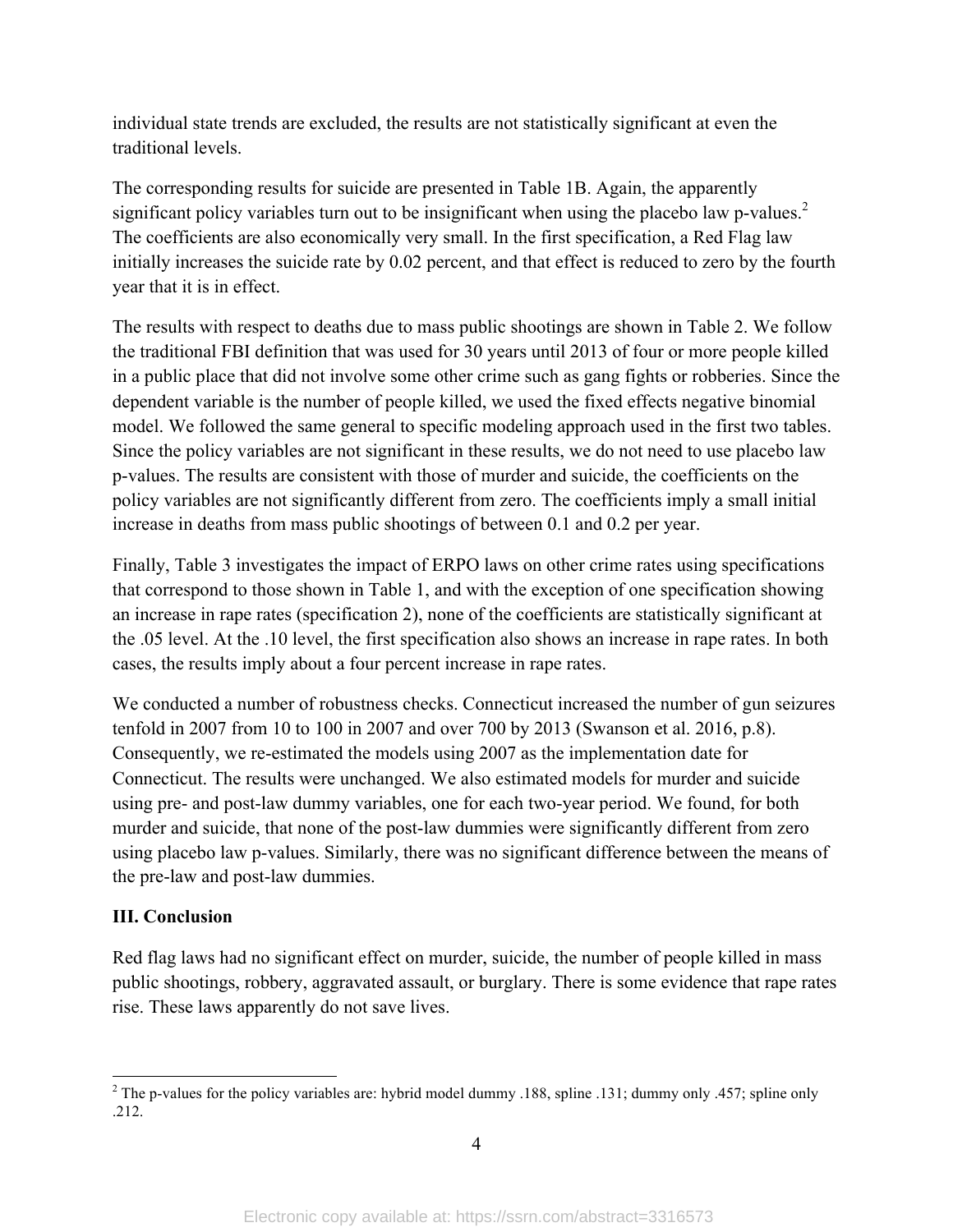#### **References**

Conley, T.G and Tabor, C.R. 2011. Inferences with "difference in differences" with a small number of policy changes. *Review of Economics and Statistics* 93: 113-125.

Devos, B.; Azar, A.; Nielsen, K.; and Whitaker, M. 2018. Final Report of the Federal Commission on School Safety, Presented to President of the United States: 89-95.

Moody, C.E. and Marvel, T.B. 2010. On the choice of control variables in the crime equation. *Oxford Bulletin of Economics and Statistics* 72: 696-715.

Swanson, J.W. et al. 2016 Implementation and effectiveness of Connecticut's risk-based gun removal law: does it prevent suicides? *Law and Contemporary Problems*. Forthcoming. https://lcp.law.duke.edu/article/implementation-and-effectiveness-of-connecticuts-risk-basedgun-removal-law-swanson-vol80-iss2/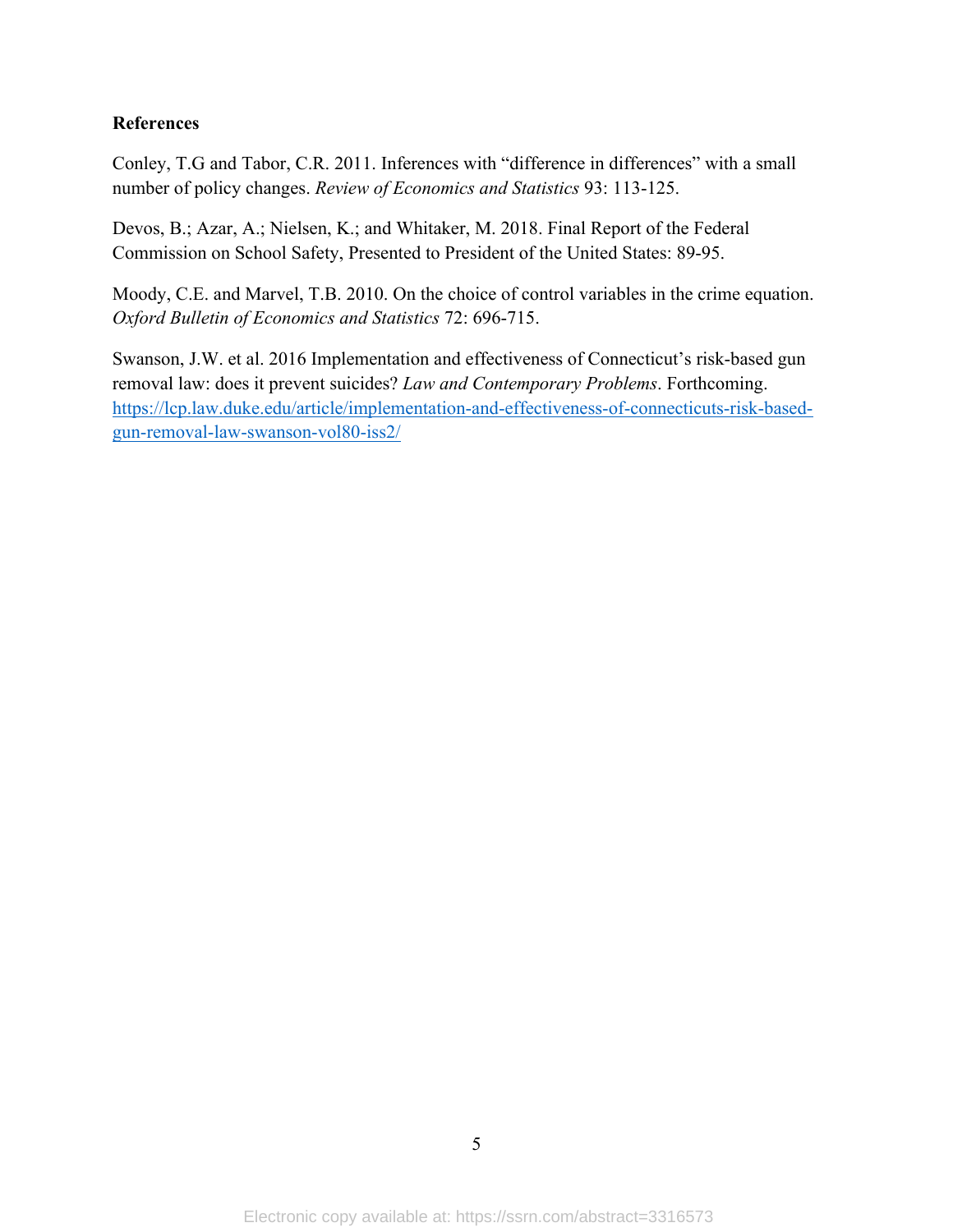#### **Table 1: Examining the impact of Extreme Risk Protection Orders on Murder and Suicide**

| Variable    | Coefficient | T-ratio | Coefficient | T-ratio | Coefficient | T-ratio |
|-------------|-------------|---------|-------------|---------|-------------|---------|
|             |             |         | (2)         |         | (3)         |         |
| ERPO dummy  | $-5.983$    | 2.47    | $-7.016$    | 2.71    |             |         |
| variable    |             |         |             |         |             |         |
| ERPO spline | $-0.669$    | 2.43    |             |         | $-0.991$    | 3.24    |
| variable    |             |         |             |         |             |         |
|             | .977        |         | . 977       |         | 1.977       |         |

A) Natural Log of the Murder Rate (Including state and year fixed effects and individual state time trends)

B) Natural Log of the Suicide (Including state and year fixed effects and individual state time trends)

| Variable    | Coefficient | T-ratio | Coefficient | T-ratio | Coefficient | T-ratio |
|-------------|-------------|---------|-------------|---------|-------------|---------|
|             |             |         |             |         | (3)         |         |
| ERPO dummy  | 0.017       | 2.32    | 0.012       | 1.25    |             |         |
| variable    |             |         |             |         |             |         |
| ERPO spline | $-0.005$    | 3.63    |             |         | $-0.004$    | 2.92    |
| variable    |             |         |             |         |             |         |
| N           | .734        |         | ,734        |         | ,734        |         |

Notes: \*  $p$ <0.05; \*\*  $p$ <0.01; the Red Flag law dummy and spline variables were not significant using placebo law values; regressions are weighted by state population; standard errors are clustered on states; coefficients on the individual state trends, state, and year dummies are suppressed to conserve space; complete results for other control variables are available here https://tinyurl.com/y6vnljwt.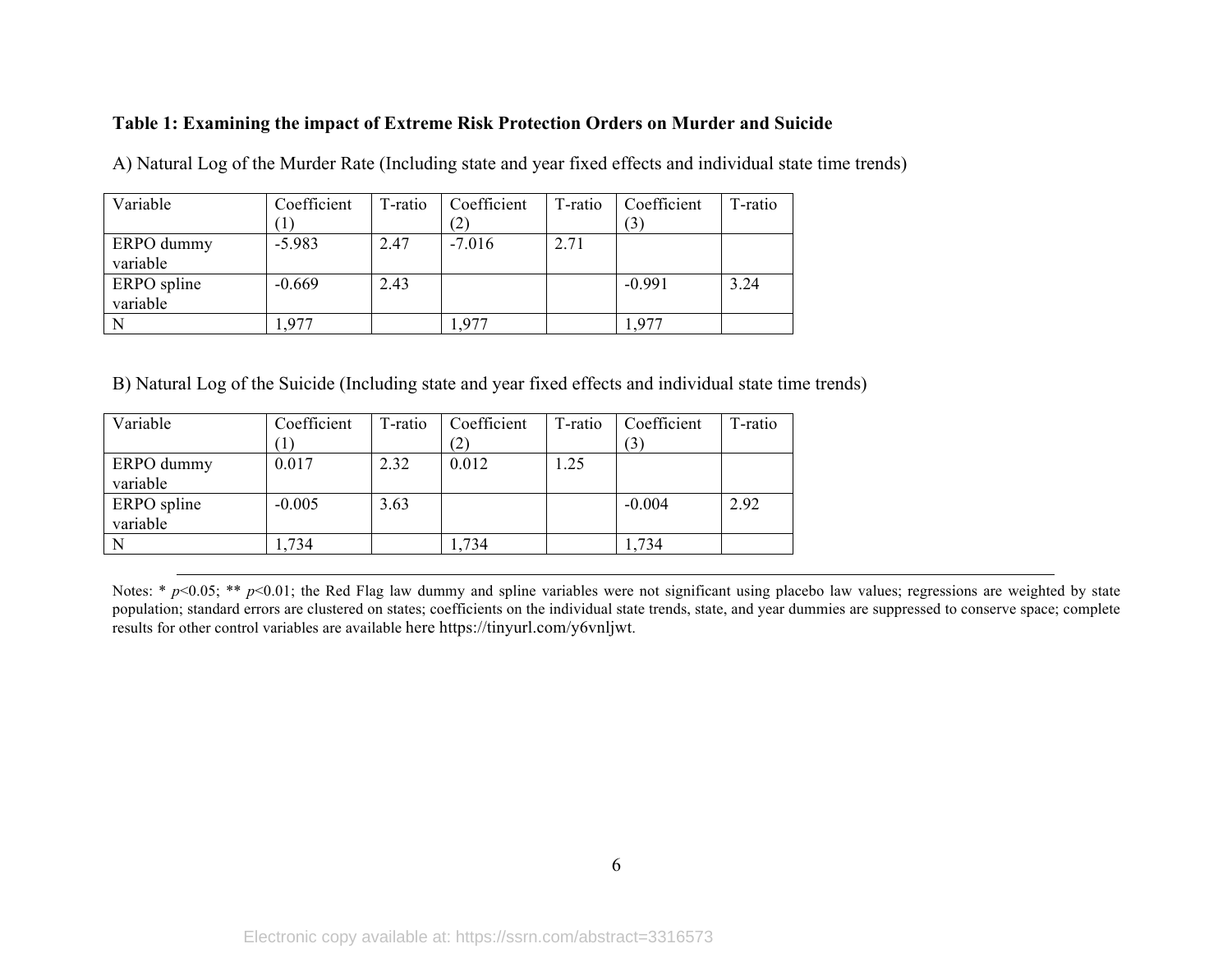| Variable             | Coeff    | T-ratio | Coeff             | T-ratio | Coeff | T-ratio |
|----------------------|----------|---------|-------------------|---------|-------|---------|
|                      |          |         | (2)               |         | (3)   |         |
| ERPO dummy variable  | 0.189    | 0.17    | 0.111             | 0.14    |       |         |
| ERPO spline variable | $-0.020$ | 0.09    |                   |         | 0.006 | 0.04    |
| N                    | .476     |         | $\frac{1.476}{ }$ |         | .476  |         |

**Table 2: Examining the impact of Extreme Risk Protection Orders on the number deaths from Multiple Victim Public Shootings (Negative binomial regressions)**

Note: \* *p*<0.05; \*\* *p*<0.01; fixed effects negative binomial model; coefficients are incident rate ratios; p-values for policy variables are not adjusted using placebo law methods; complete results for other control variables are available here https://tinyurl.com/y6vnljwt.